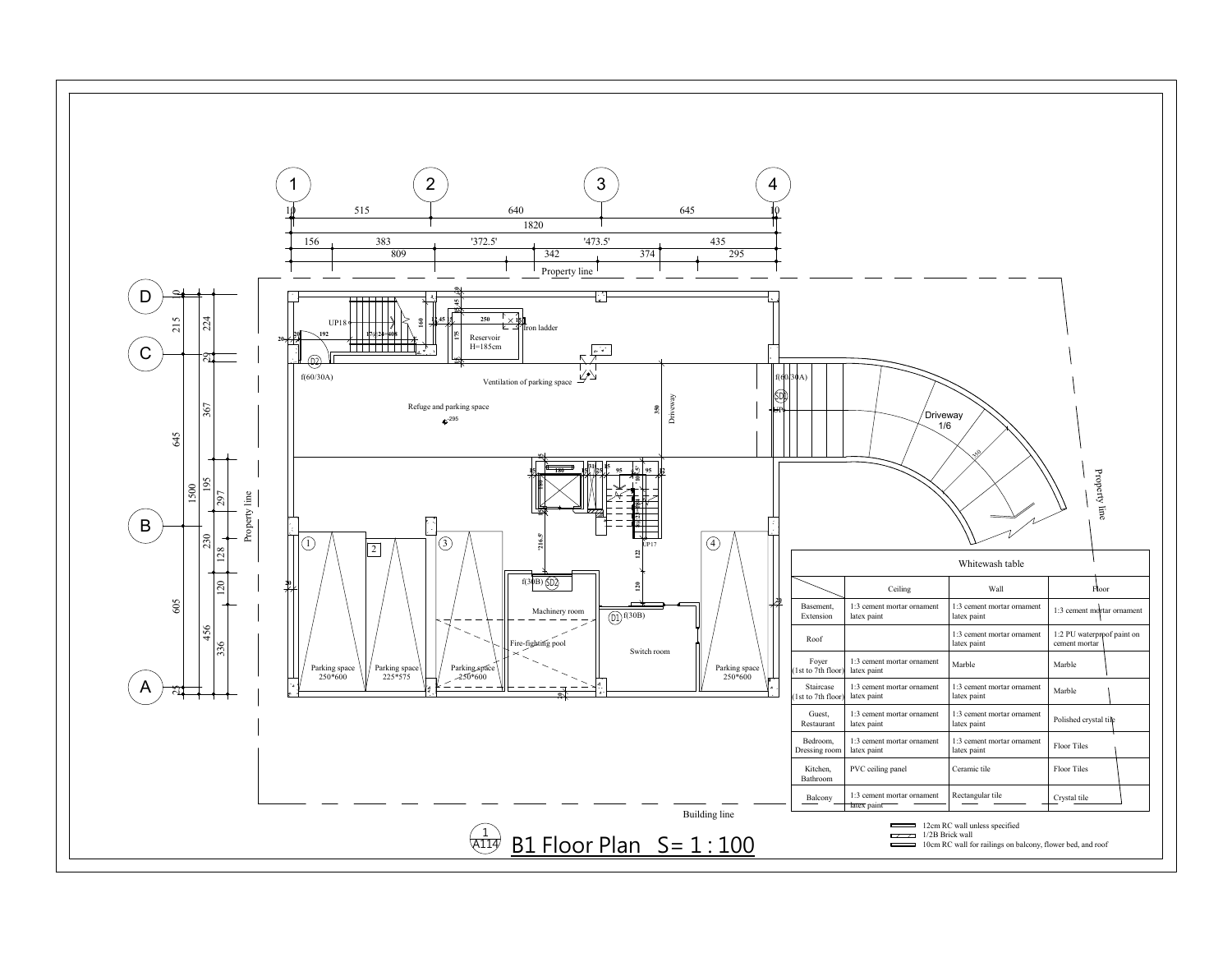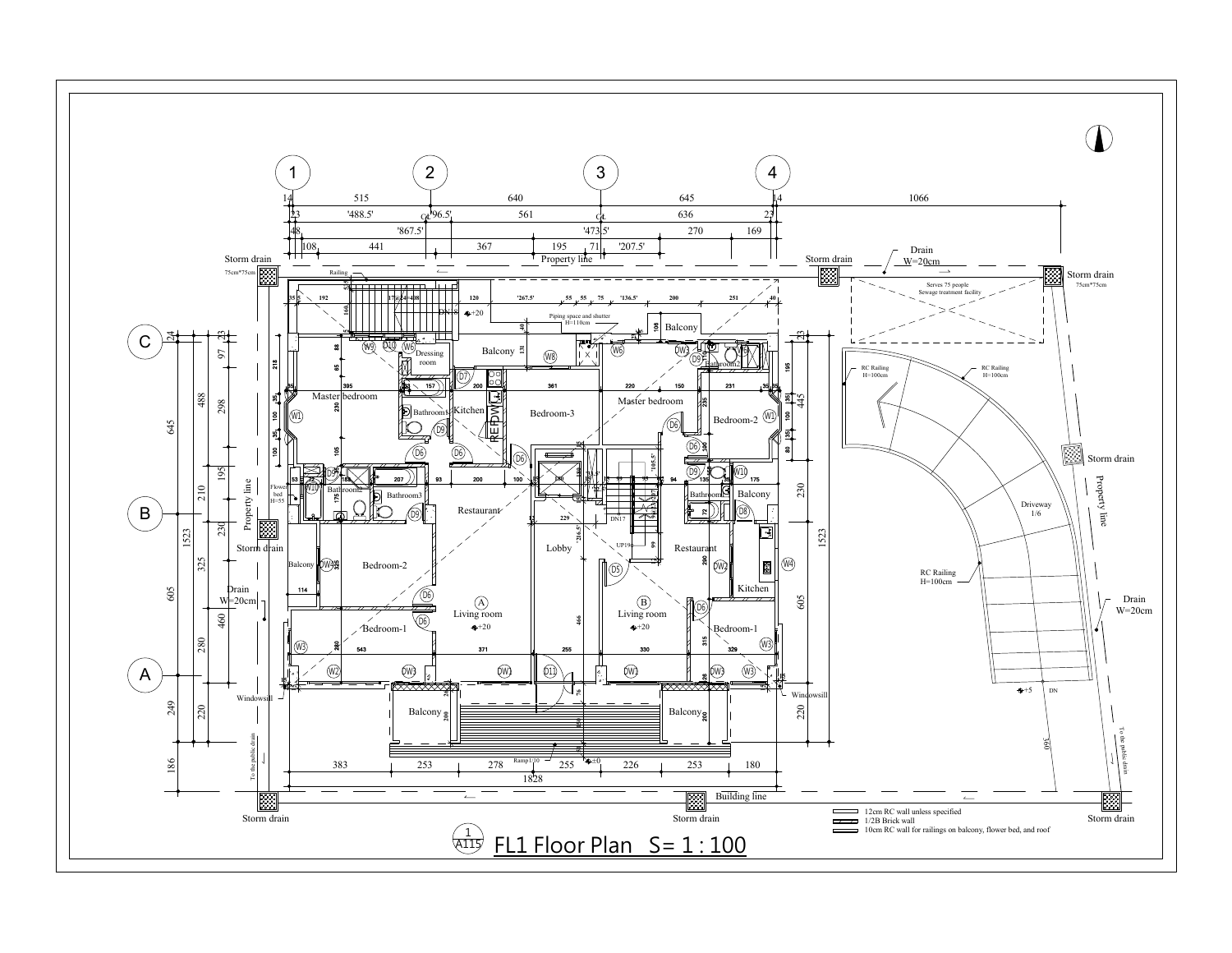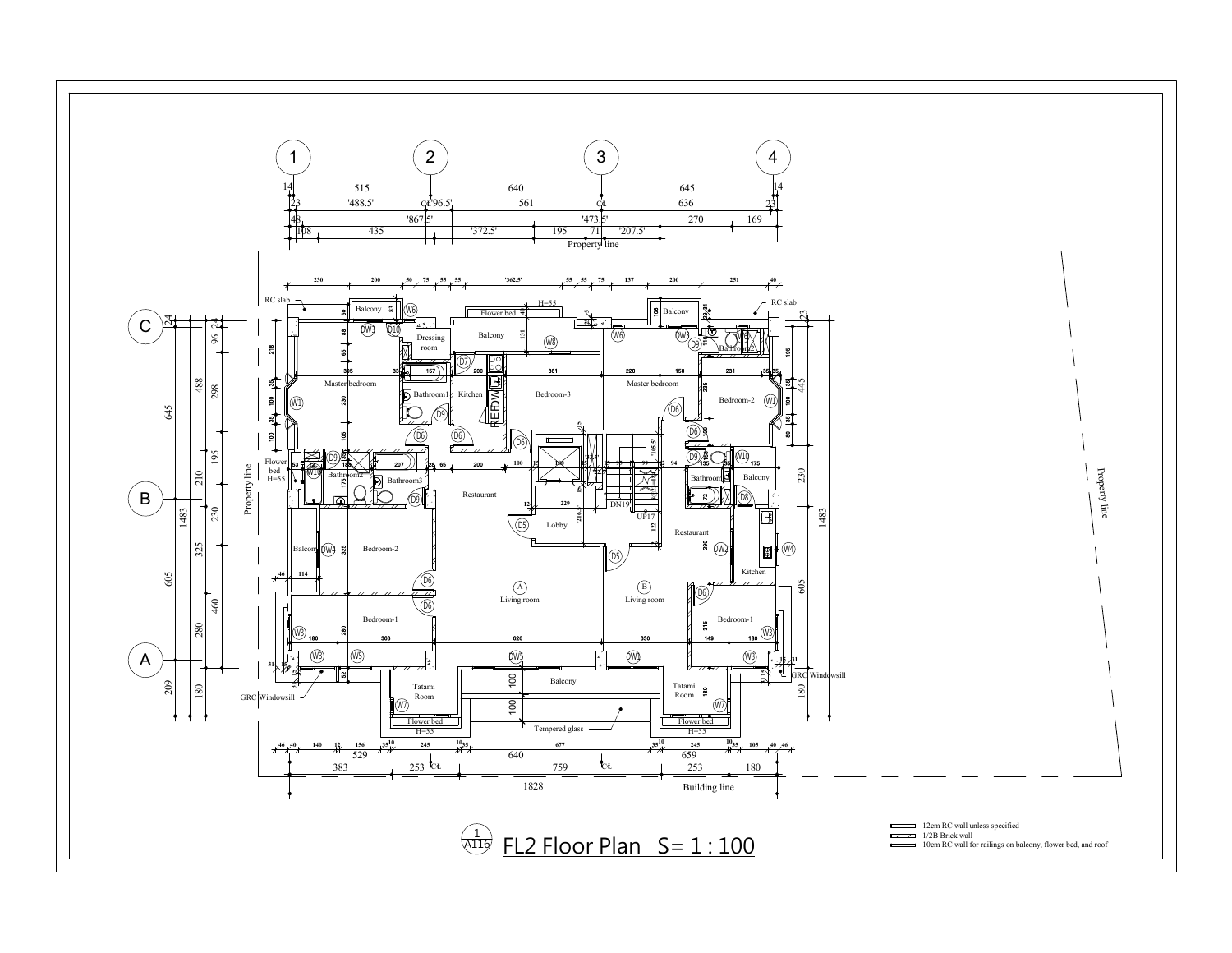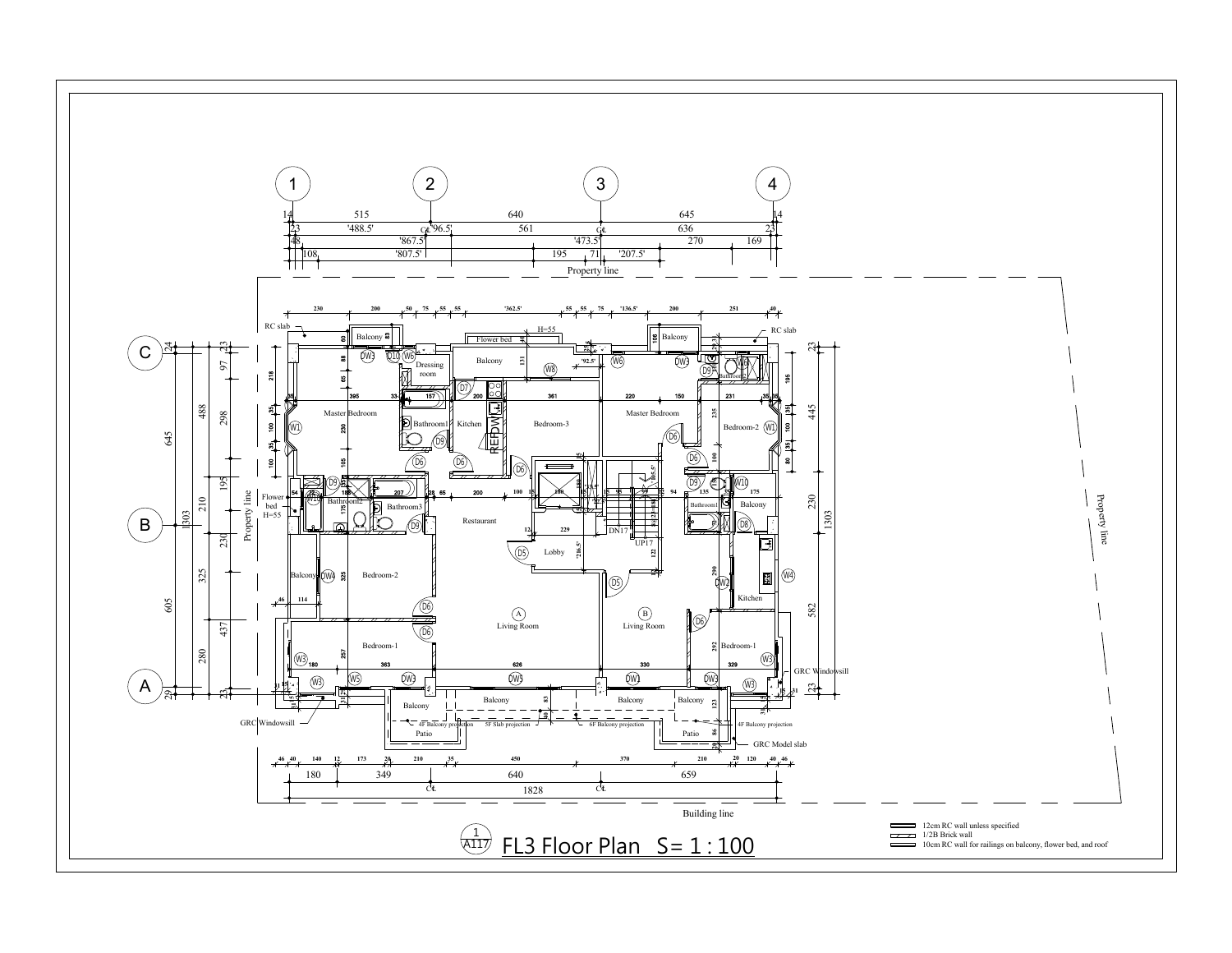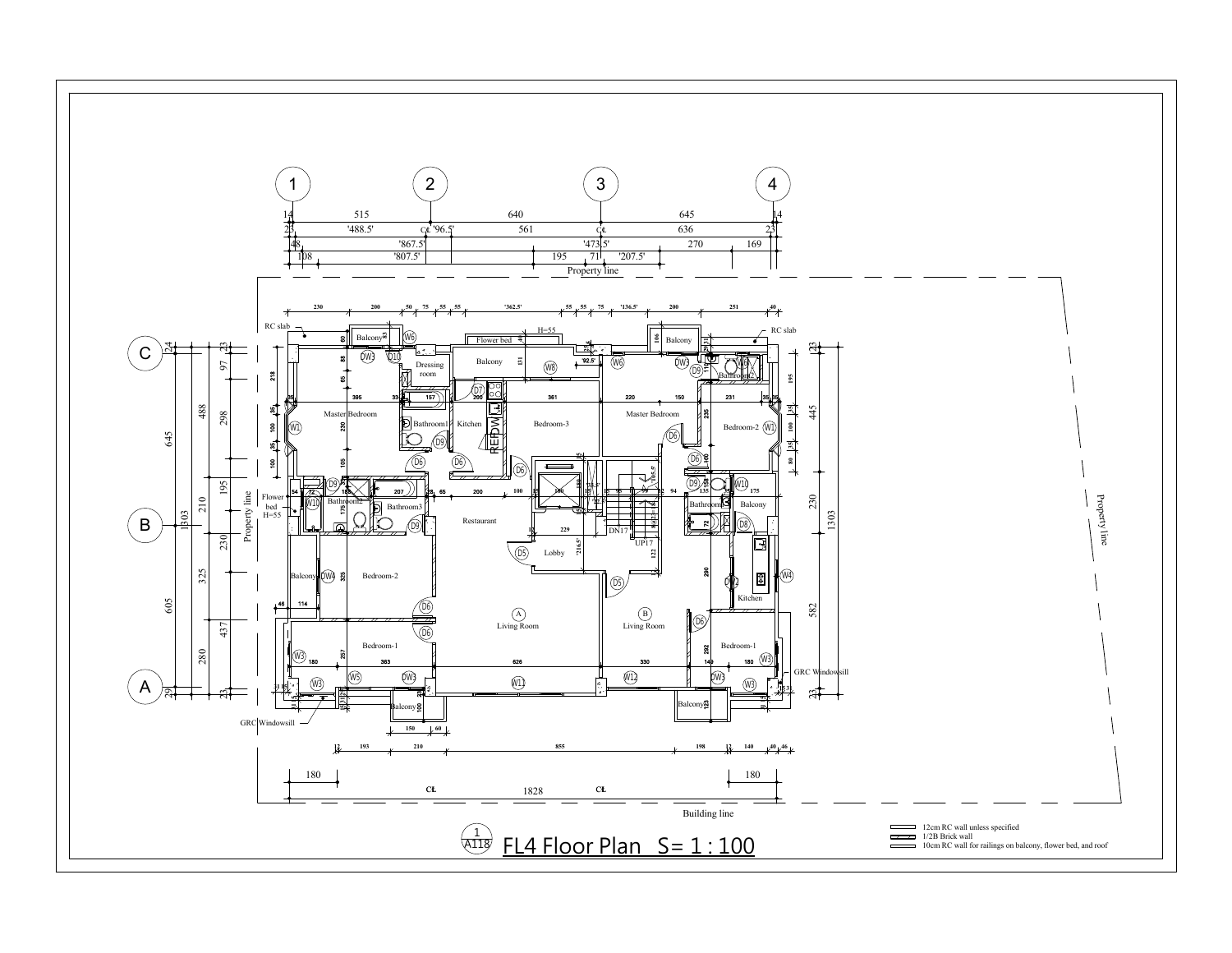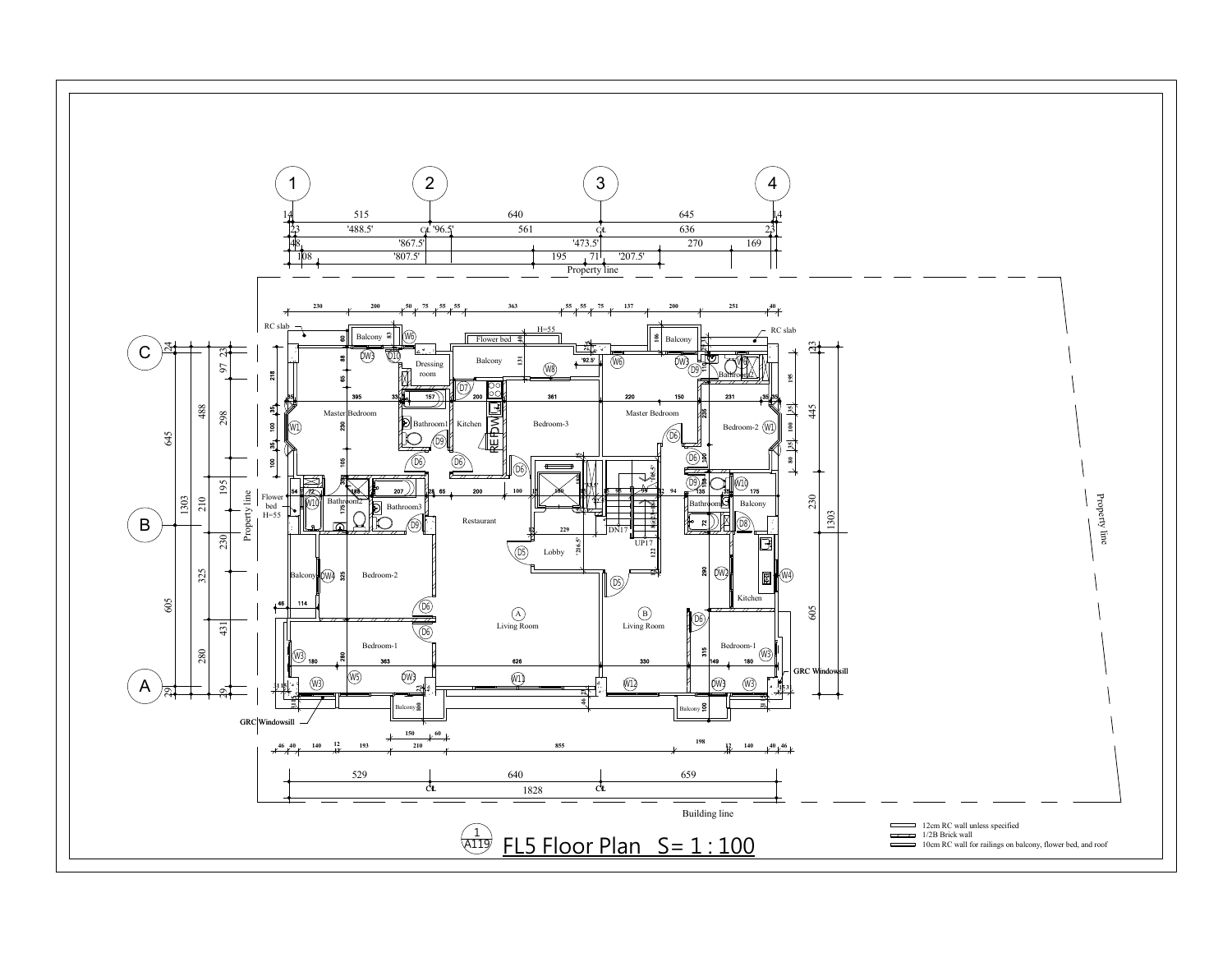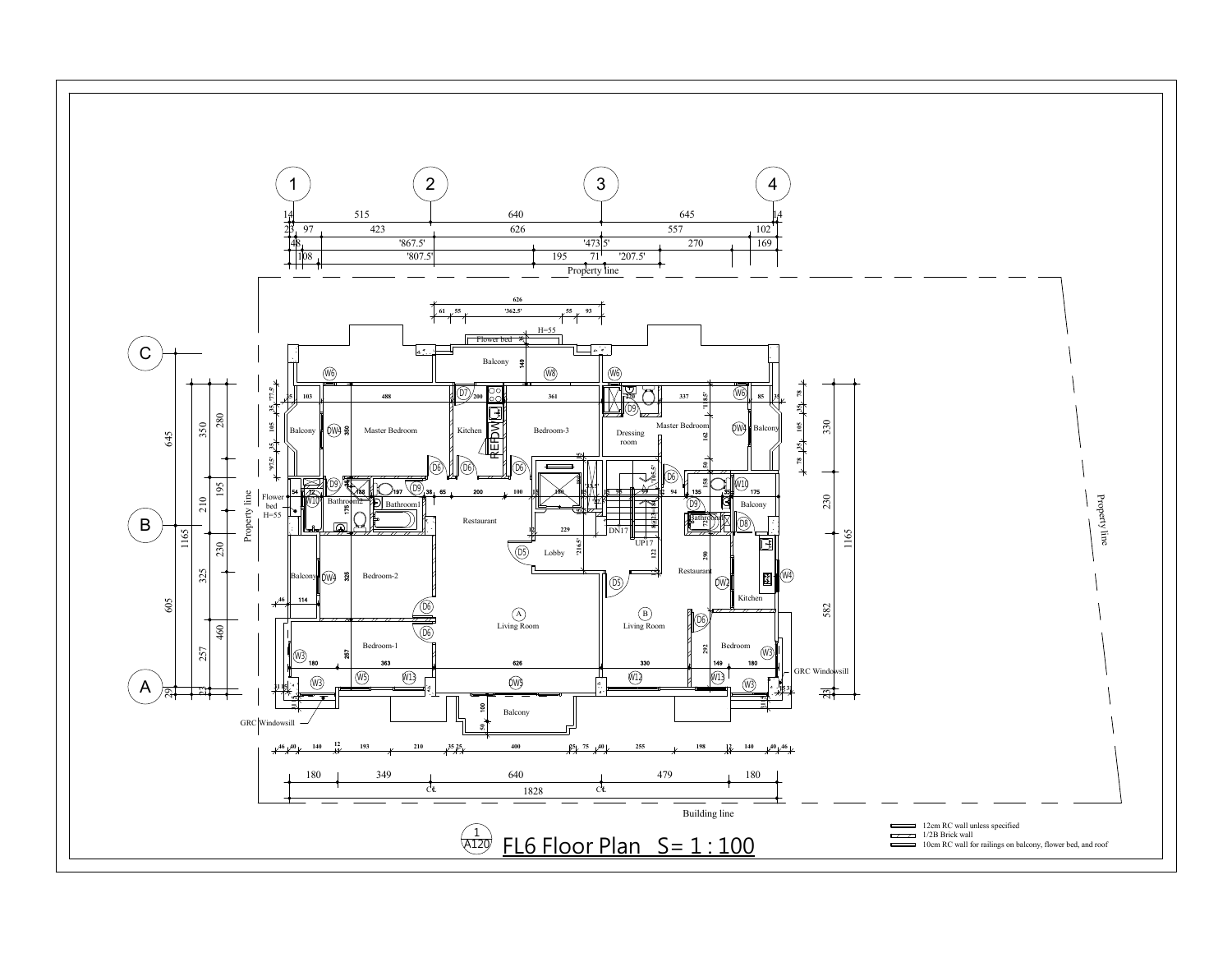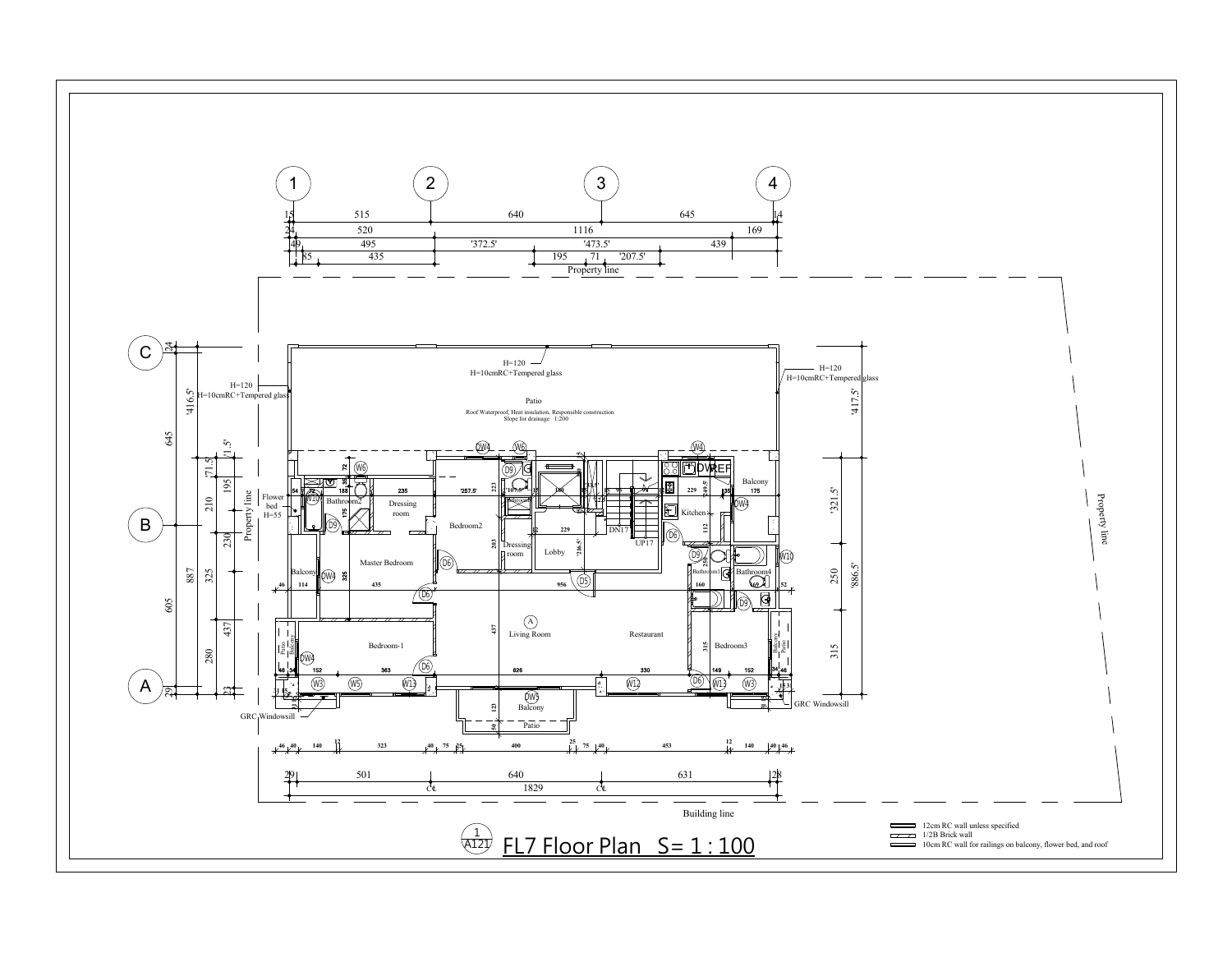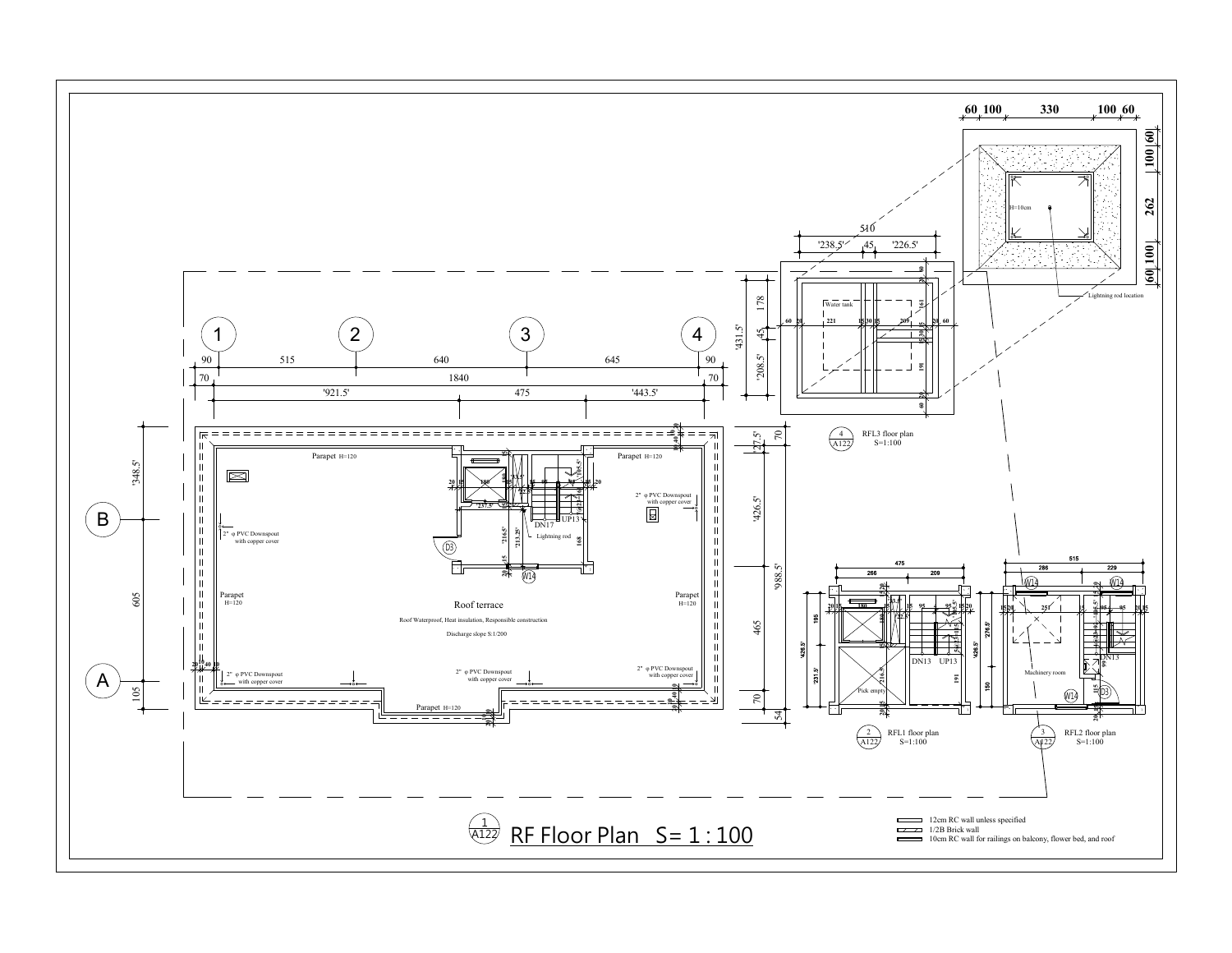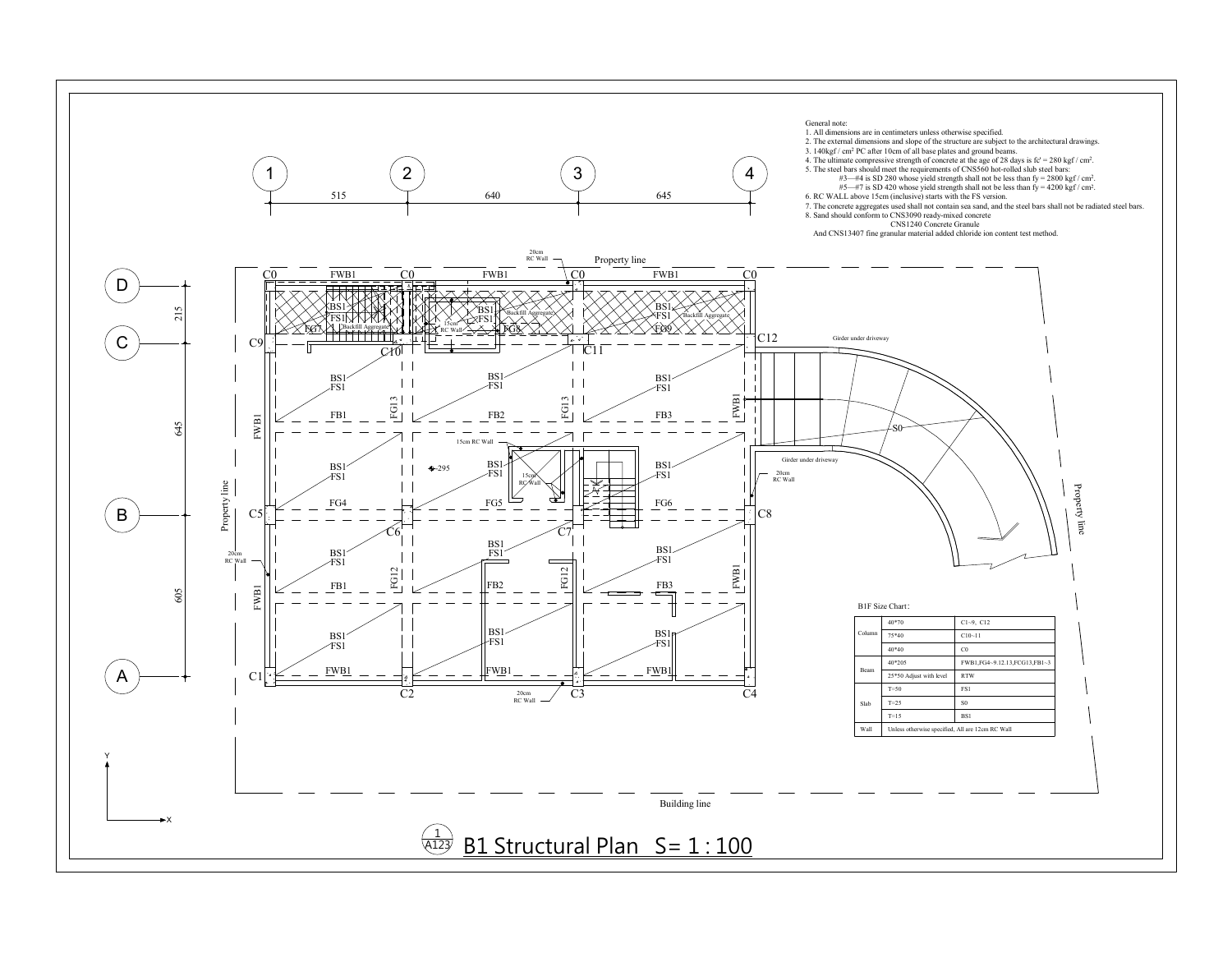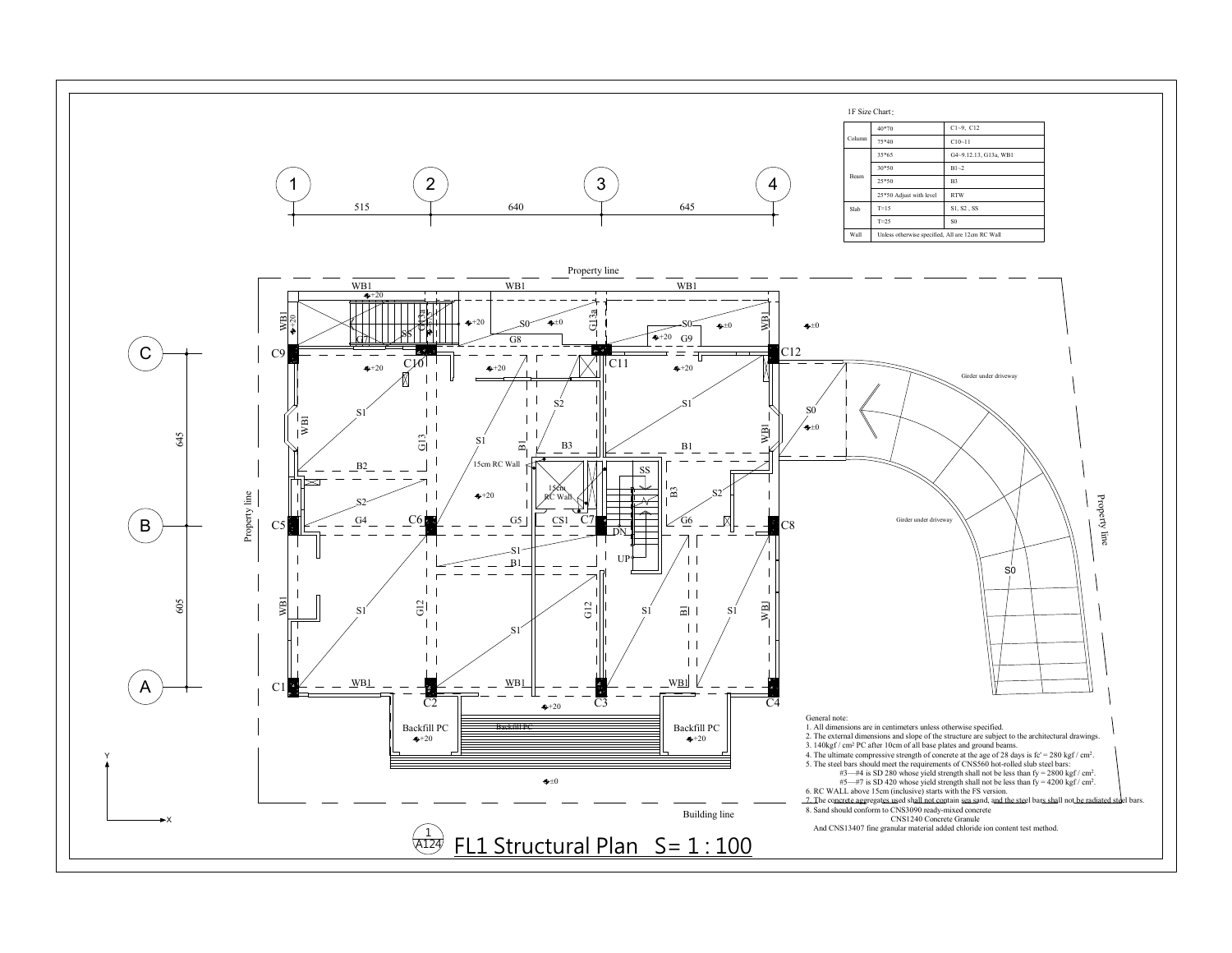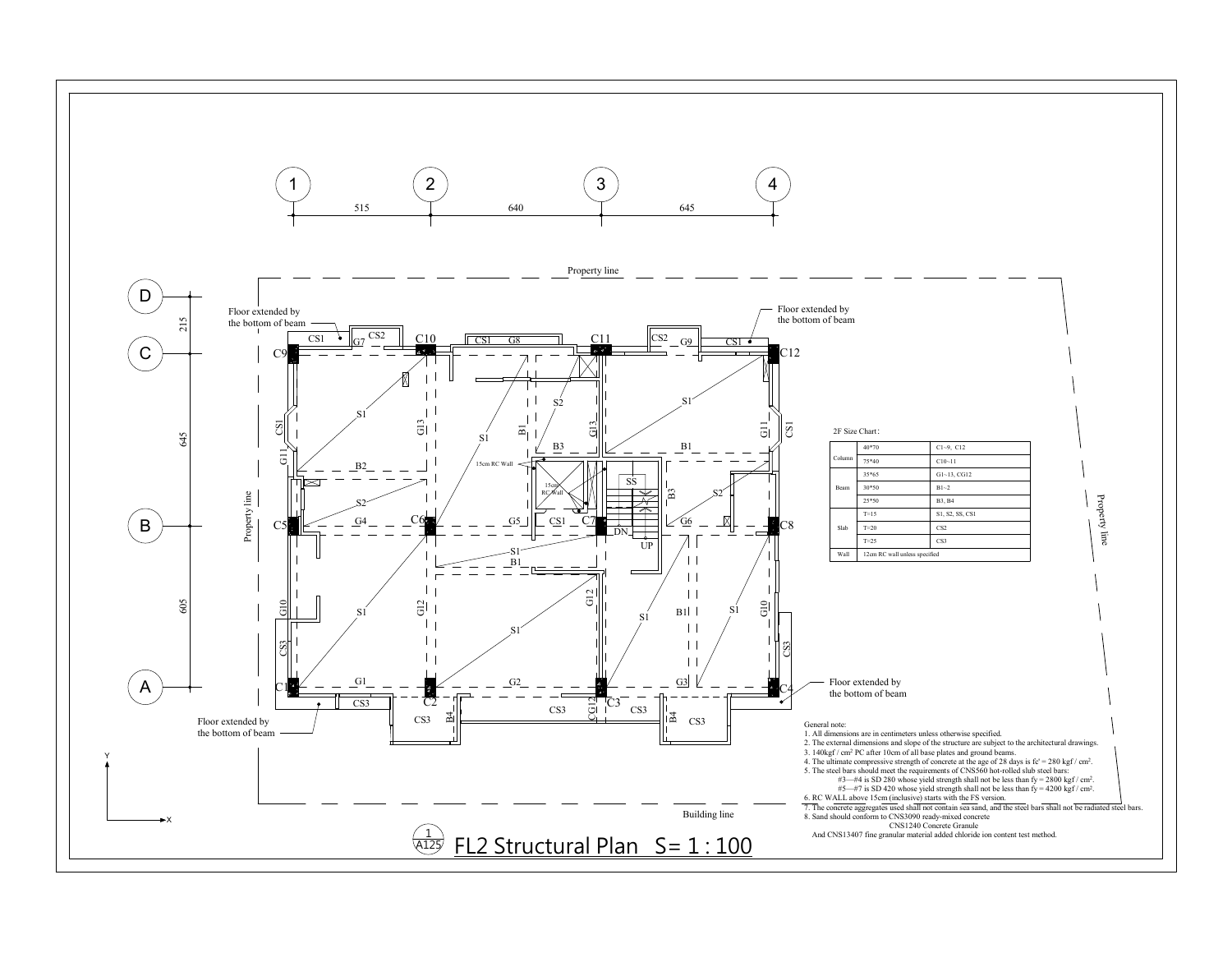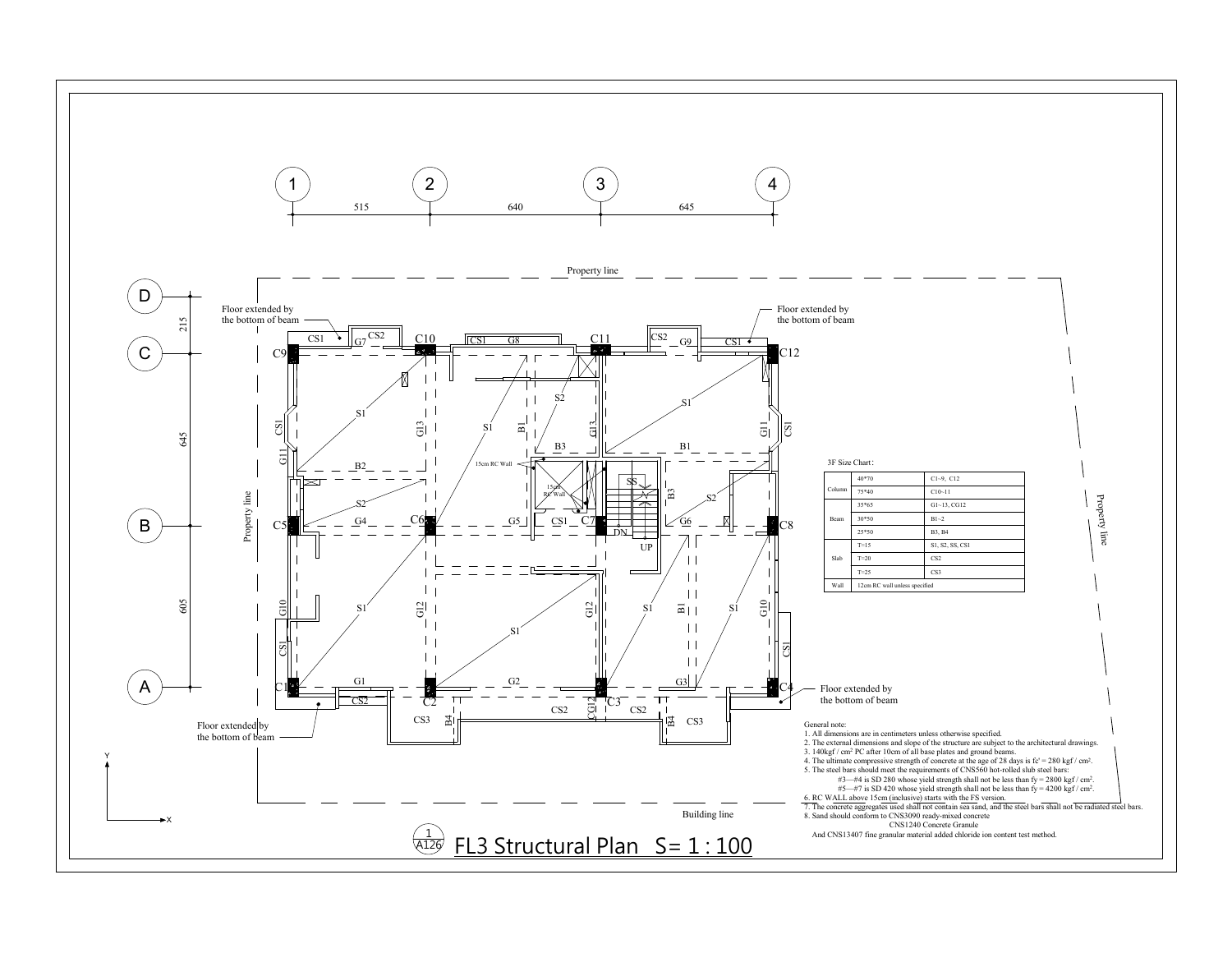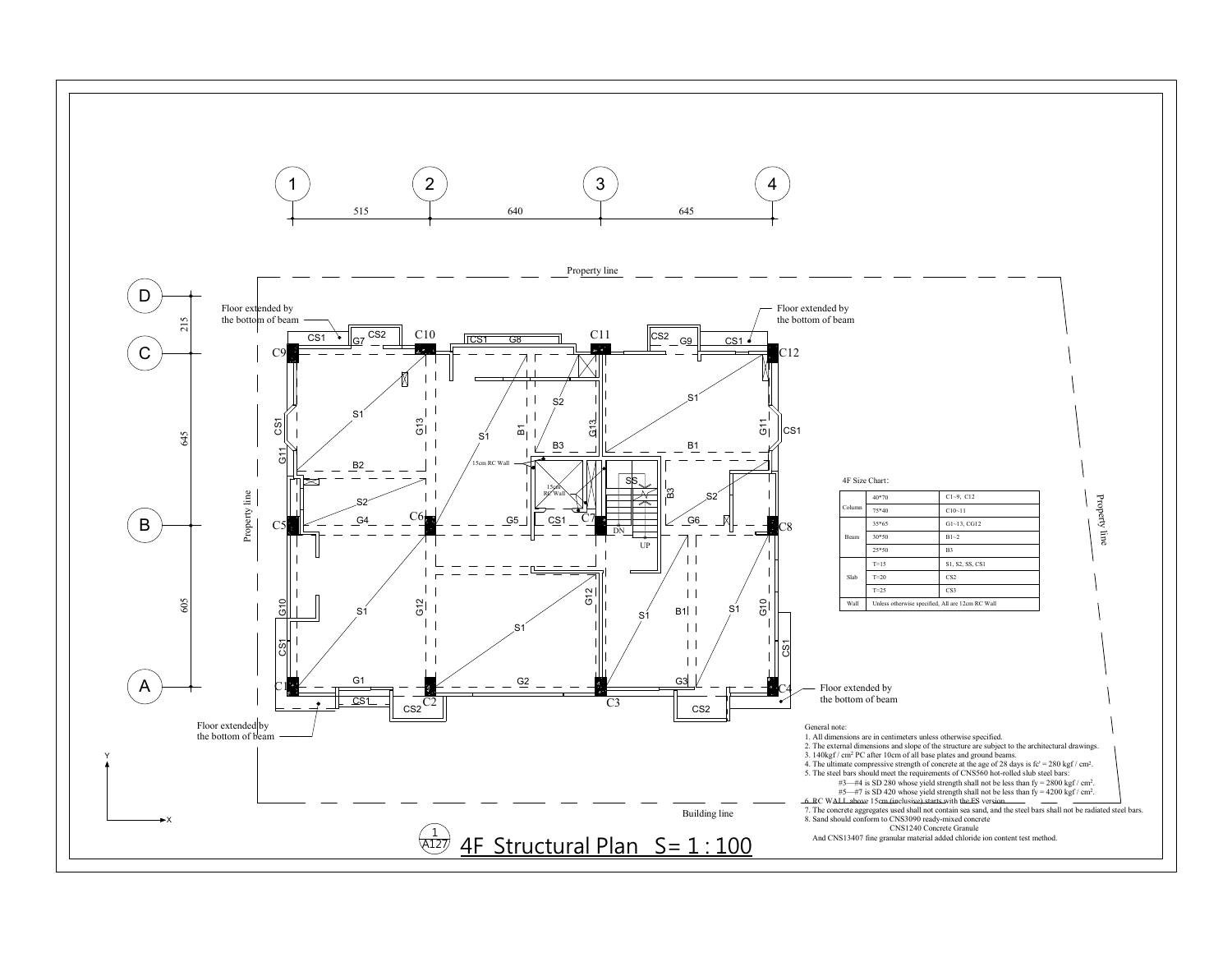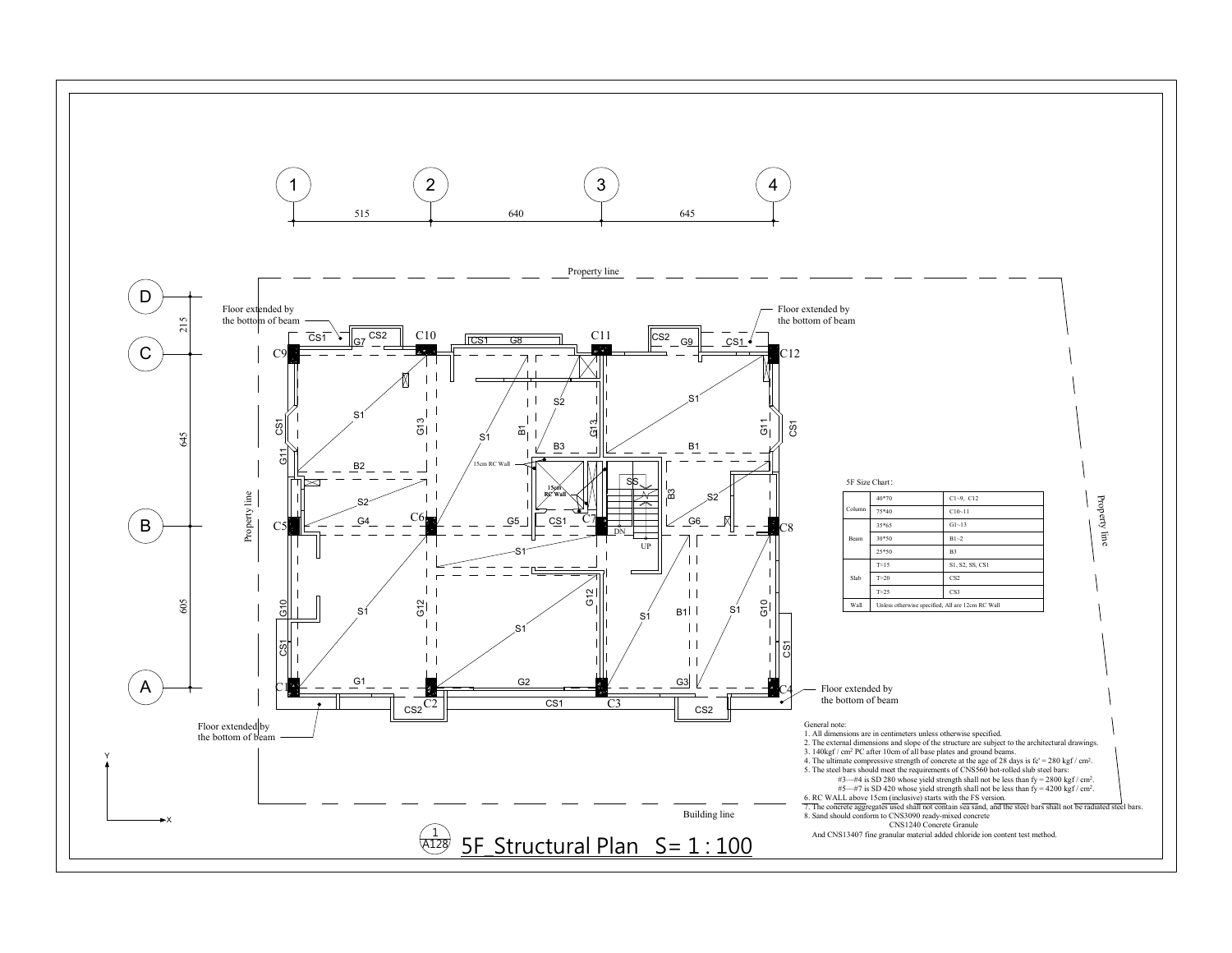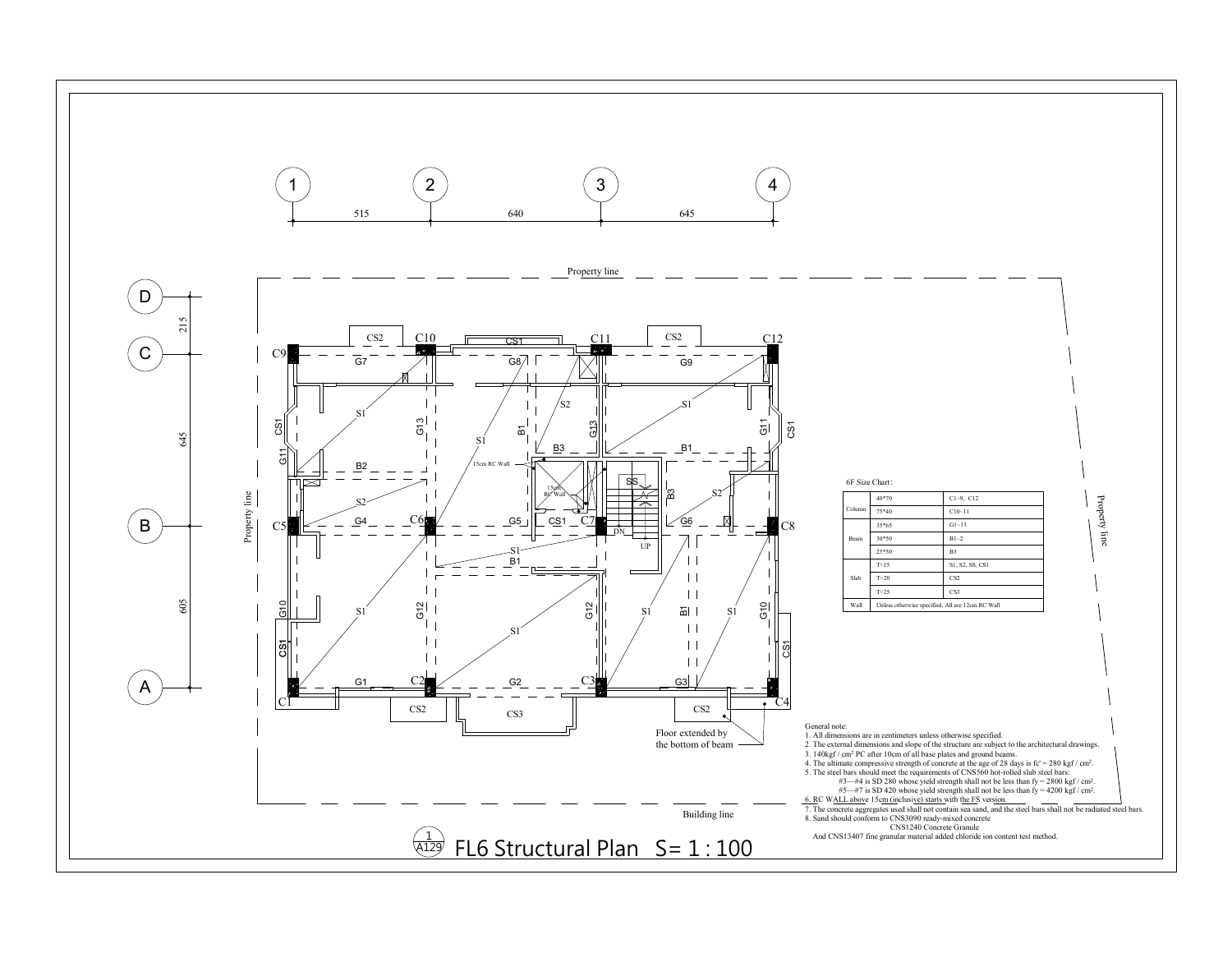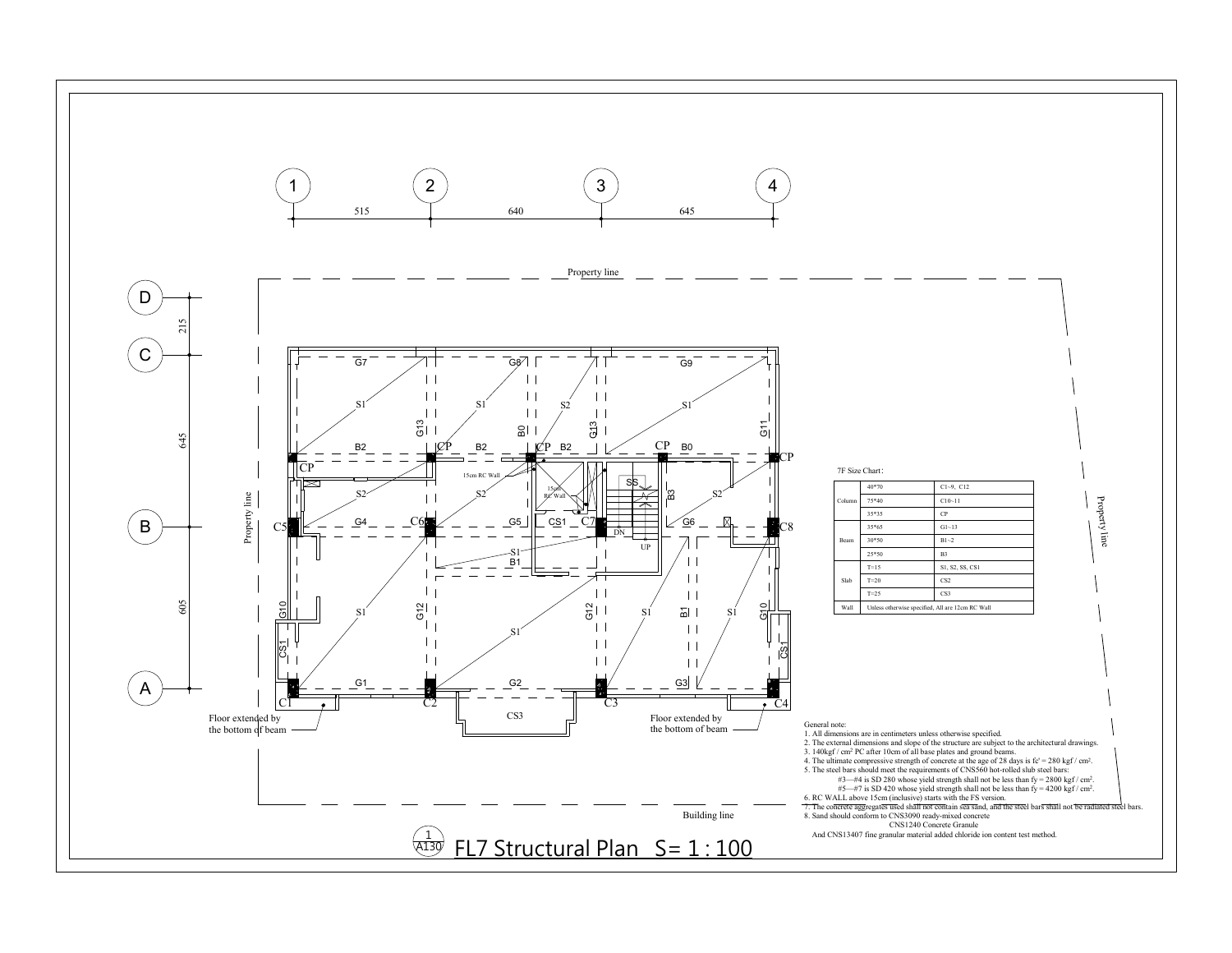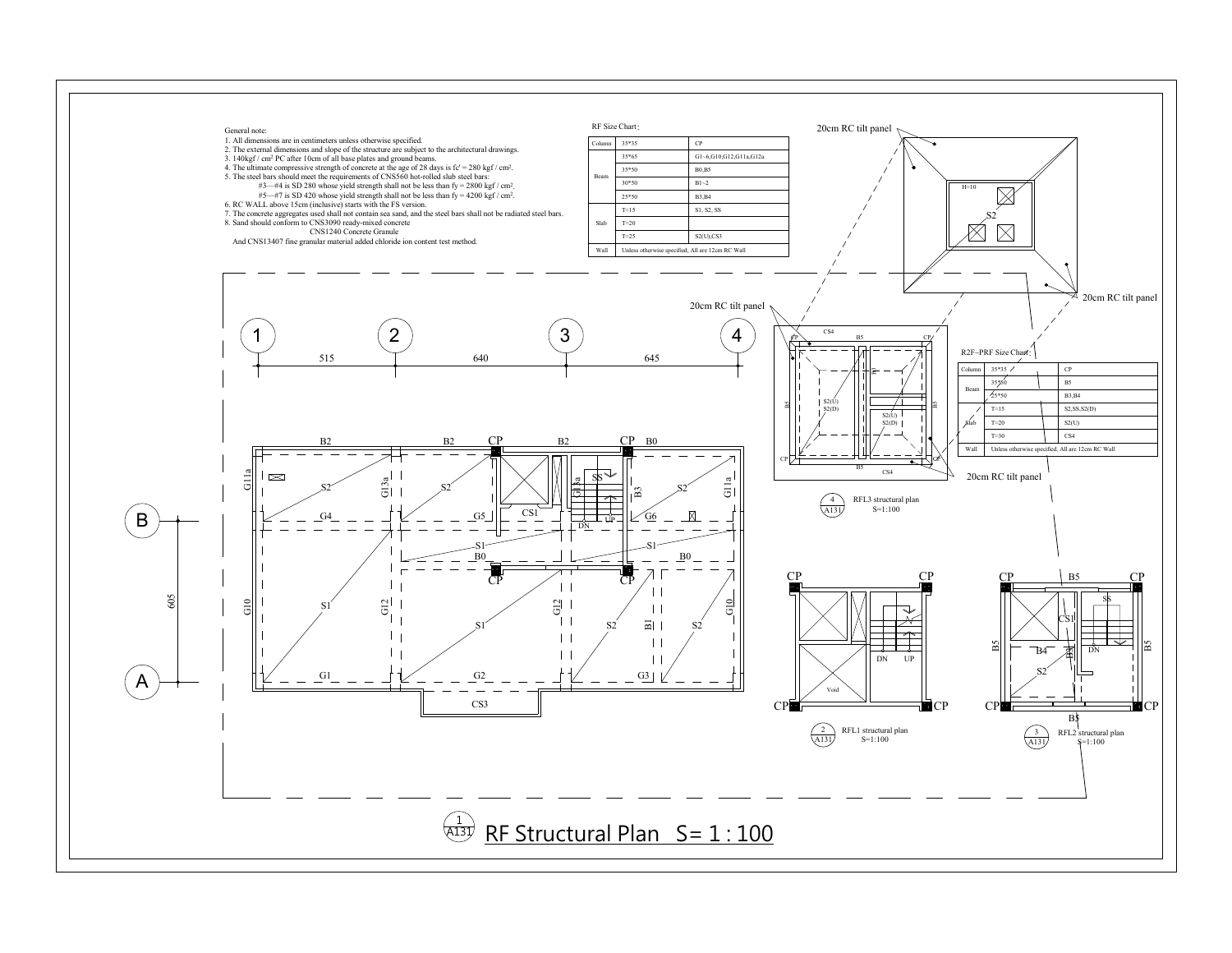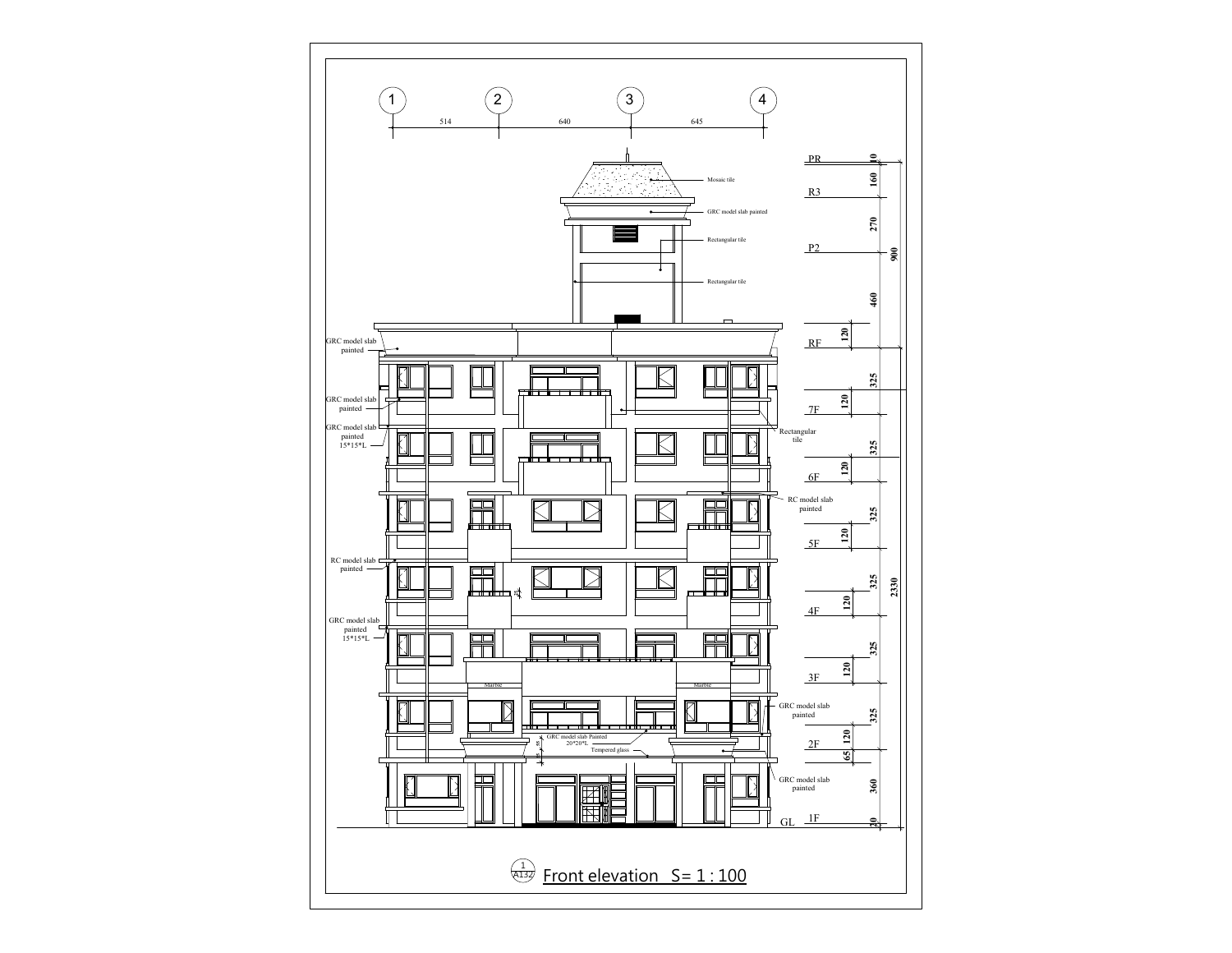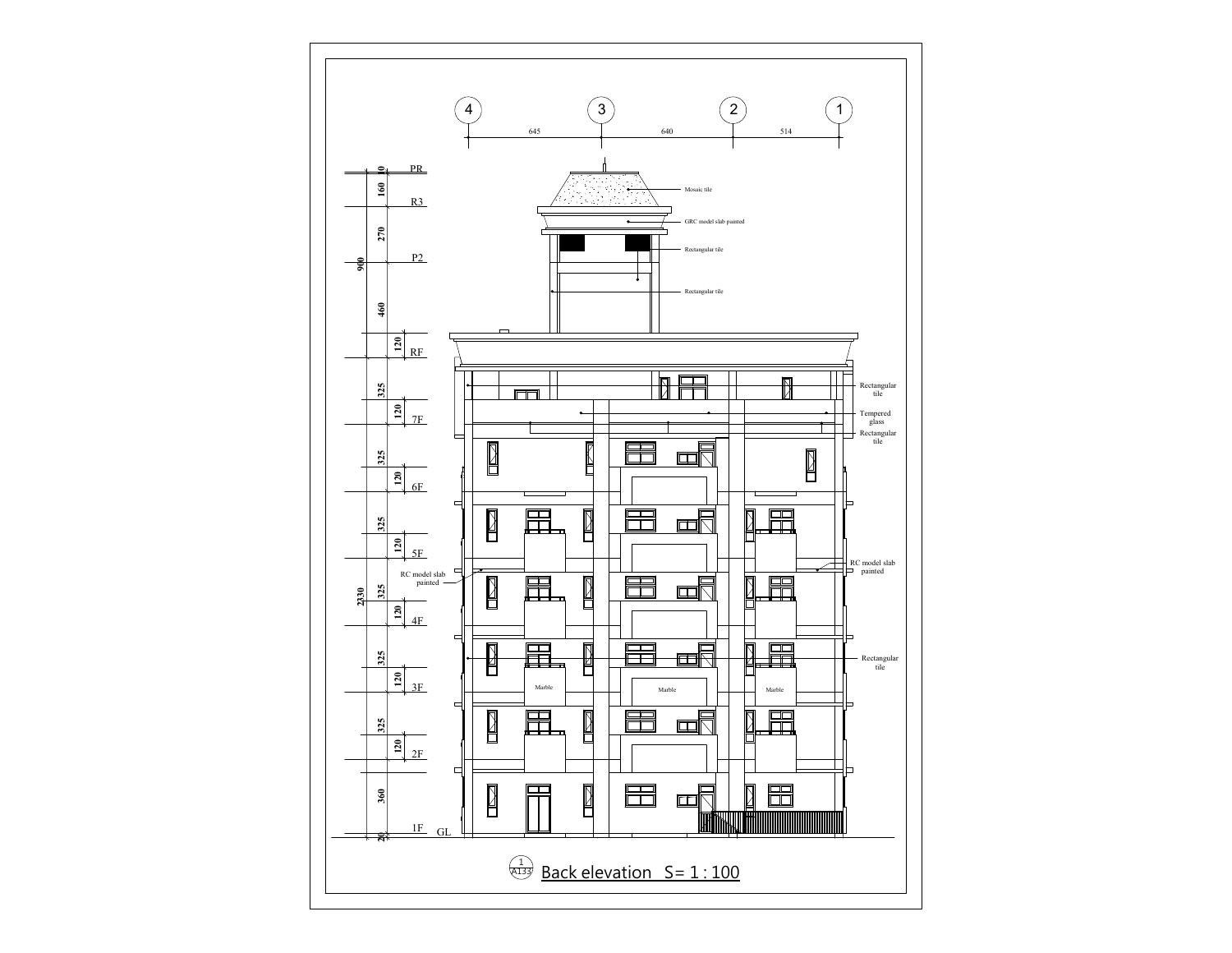| $\left( \text{D1} \right)$                                               | D2                                                            | $\sqrt{D3}$     | $\sqrt{D4}$                                                                         | $\left($ D5 $\right)$                    | $\sqrt{D6}$                                                                                                                   | $\mathbf{D}7$                                                                                                                                   | $\left( \text{D8} \right)$                 |
|--------------------------------------------------------------------------|---------------------------------------------------------------|-----------------|-------------------------------------------------------------------------------------|------------------------------------------|-------------------------------------------------------------------------------------------------------------------------------|-------------------------------------------------------------------------------------------------------------------------------------------------|--------------------------------------------|
| ${\rm FL}$                                                               | $\mathop{\rm FL}\nolimits$                                    | FL              | 229<br>150<br>FIX<br>FIX.<br><b>FIX</b><br>$\frac{1}{2}$<br>FIX <sup>1</sup><br>FIX | ${\rm FL}$                               |                                                                                                                               | ${\rm FL}$                                                                                                                                      |                                            |
| Iron push door                                                           | Fire-proof door                                               | Fire-proof door | Stainless steel door                                                                | Stainless steel door                     | Wooden door                                                                                                                   | Aluminum door                                                                                                                                   | Aluminum door                              |
| $120*210$                                                                | $120*210$                                                     | $100*210$       | $(150+79)*240$                                                                      | $100*210$                                | $85*210$                                                                                                                      | $(85+103)*240$                                                                                                                                  | $(85+44)*240$                              |
| (D9)                                                                     | $\big(\text{D}10\big)$                                        |                 | $(\mathbf{pw})$                                                                     | $\left(\text{DW}\right)$                 | $\left(\text{DW}\right)$                                                                                                      | $\left(\text{DW} \right)$                                                                                                                       | $\left(\text{DW}\right)$                   |
| Wooden door                                                              | FL<br>Wooden door shutters                                    |                 | $\overline{a}$<br>Floor aluminum doors Floor aluminum doors<br>and windows          | 200<br>$3@60.7=200$<br>FL<br>and windows | 120<br>$2@60=120$<br>$\overline{\phantom{a}}$<br>$\frac{3}{2}$<br>$\mathcal{FL}% _{0}$<br>Floor aluminum doors<br>and windows | $\left\{\frac{140}{2@70=140}\right\}$<br>乳<br>$\rightarrow$ $\leftarrow$<br>$\frac{3}{40}$<br>${\rm FL}$<br>Floor aluminum doors<br>and windows | 340<br>Floor aluminum doors<br>and windows |
| 75*210                                                                   | 60*210                                                        |                 | 200*240                                                                             | 200*210                                  | 120*240                                                                                                                       | 140*240                                                                                                                                         | 340*240                                    |
| $\left($ SD1 $\right)$                                                   | (SD2)                                                         |                 |                                                                                     |                                          |                                                                                                                               |                                                                                                                                                 |                                            |
| 350<br>Coiling door hood<br>25<br>$\rm FL$<br>Iron roll door $f(60/30A)$ | 'oiling door hood<br>235<br>$\rm FL$<br>Iron roll door f(60B) |                 |                                                                                     |                                          |                                                                                                                               | Door/Window Table(1rd)                                                                                                                          |                                            |
| 350*235                                                                  | 150*235                                                       |                 |                                                                                     |                                          |                                                                                                                               |                                                                                                                                                 |                                            |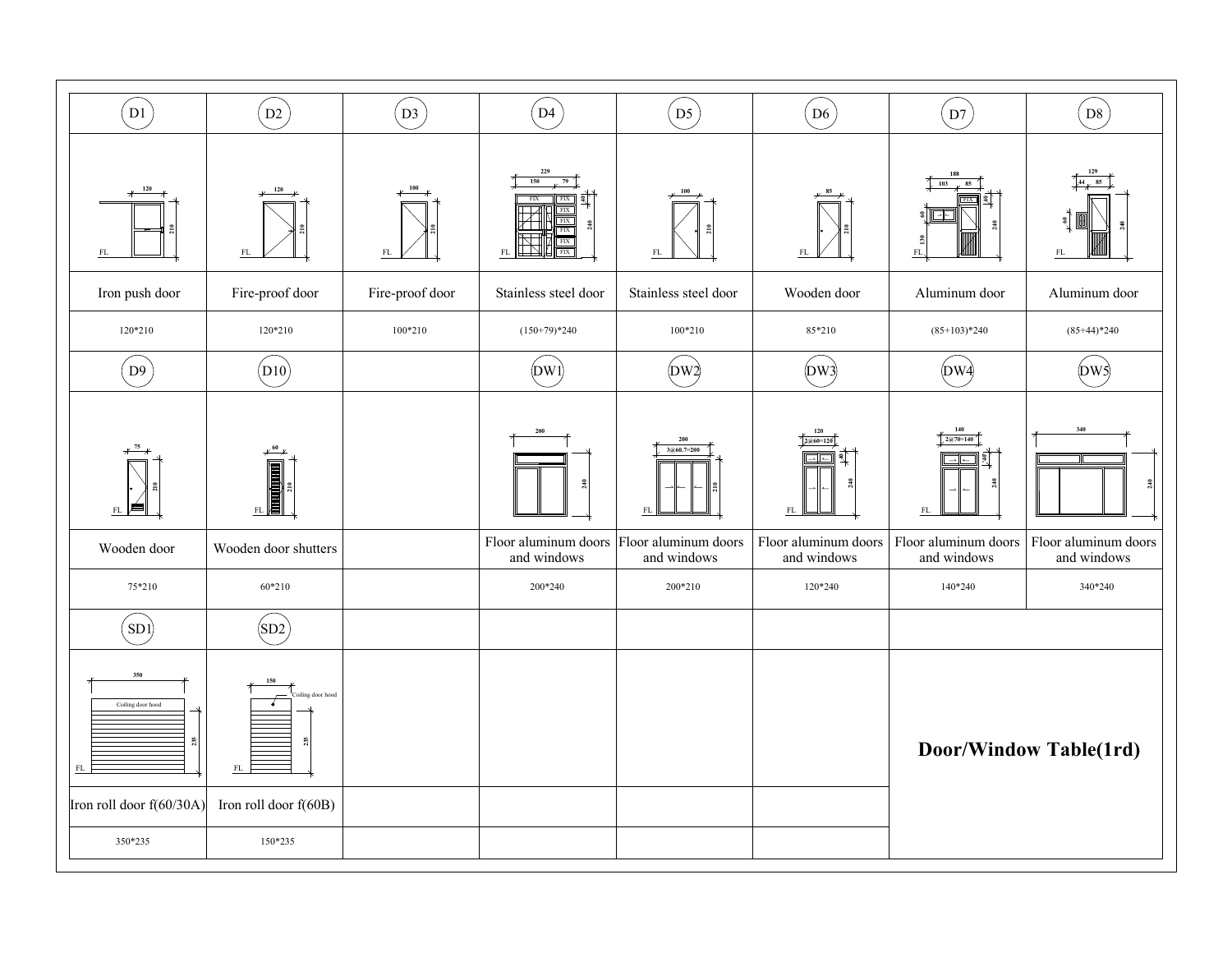